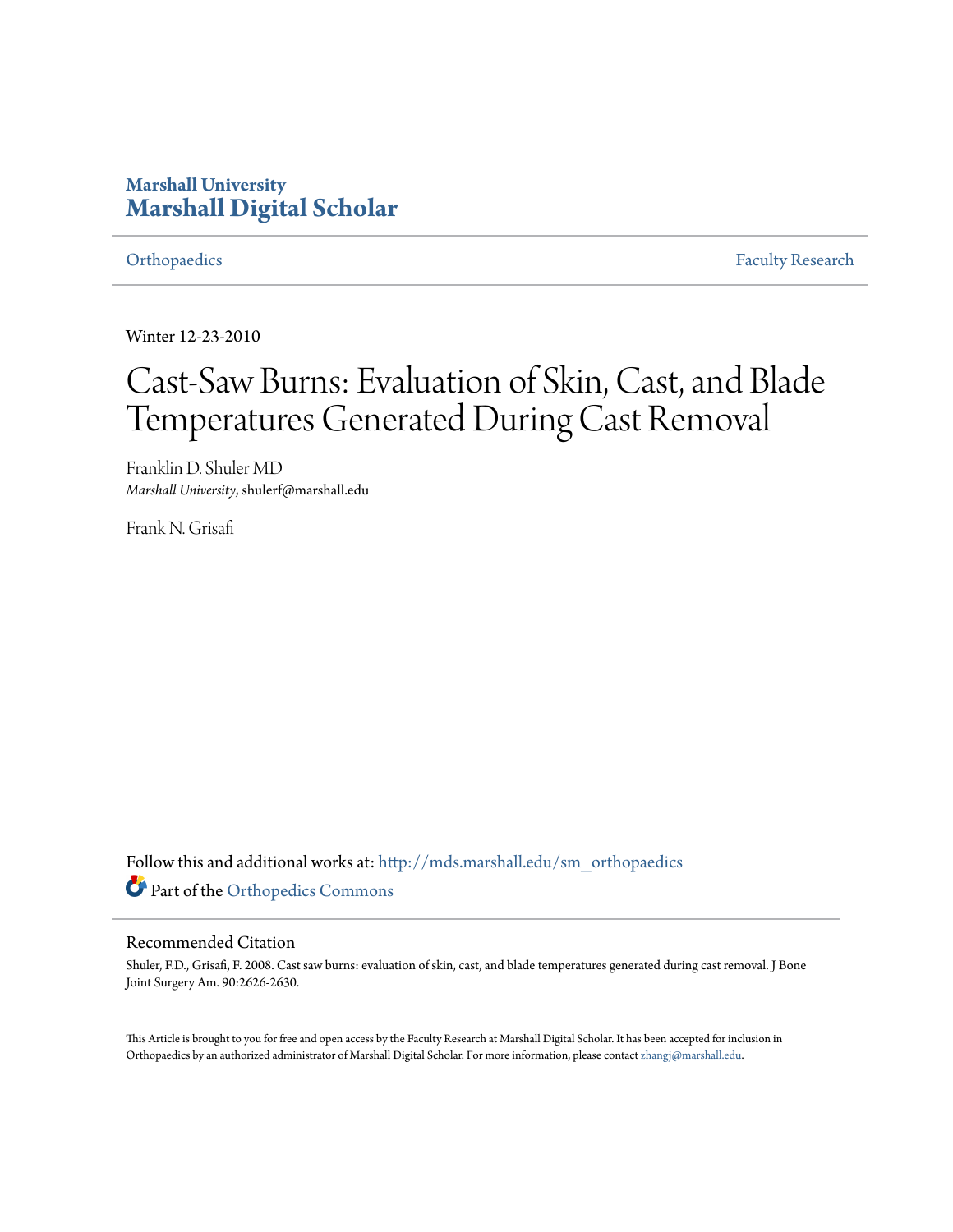



*The PDF of the article you requested follows this cover page. This is an enhanced PDF from The Journal of Bone and Joint Surgery*

## **Generated During Cast Removal Cast-Saw Burns: Evaluation of Skin, Cast, and Blade Temperatures**

*J Bone Joint Surg Am.* 2008;90:2626-2630. doi:10.2106/JBJS.H.00119 Franklin D. Shuler and Frank N. Grisafi

### **This information is current as of December 23, 2010**

 **<http://www.ejbjs.org/cgi/content/full/90/12/2626#responses>** Letters to The Editor are available at

| <b>Reprints and Permissions</b> | Click here to <b>order reprints or request permission</b> to use material from this<br>article, or locate the article citation on jbjs.org and click on the [Reprints and<br>Permissions link. |
|---------------------------------|------------------------------------------------------------------------------------------------------------------------------------------------------------------------------------------------|
| <b>Publisher Information</b>    | The Journal of Bone and Joint Surgery<br>20 Pickering Street, Needham, MA 02492-3157<br>www.jbjs.org                                                                                           |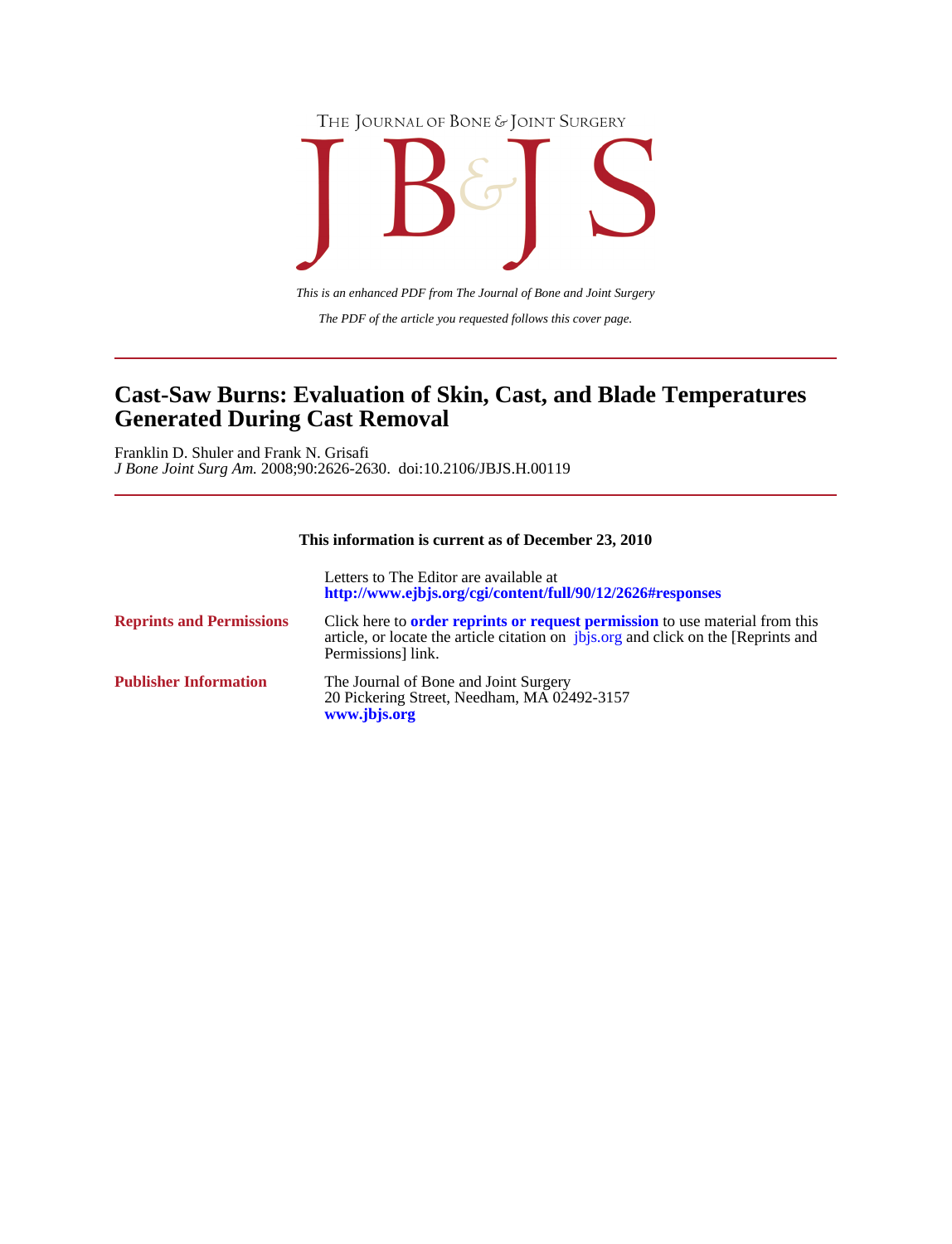# Cast-Saw Burns: Evaluation of Skin, Cast, and Blade Temperatures Generated During Cast Removal

By Franklin D. Shuler, MD, PhD, and Frank N. Grisafi, MD

Investigation performed at the Department of Orthopaedics, West Virginia University, Morgantown, West Virginia

Background: The use of an oscillating saw for cast removal creates a potential for iatrogenic injury and patient discomfort. Burns and abrasions can occur from the heat created byfrictional forces and direct blade contact. With use of a cadaver model system, skin temperature measurements were recorded during cast removal with an oscillating saw.

Methods: Casts of uniform thickness were applied to cadavers equilibrated to body temperature. The casts were removed by a single individual while simultaneously measuring temperatures at the skin-padding interface, cast-padding interface, and the blade. Variables tested include two removal techniques, two casting materials (fiberglass and plaster), and two cast-padding thicknesses.

Results: A poor removal technique (the cast saw blade never leaving the cast material during cutting), fiberglass casting material, and thinner cast padding resulted in significantly higher skin temperatures. The poor technique increased skin temperatures by an average of 5.0°C (p < 0.05). Fiberglass casting materials increased skin temperatures by an average of 7.4°C (p < 0.05). Four layers of cast padding compared with two layers decreased skin temperatures by 8.0°C (p < 0.05).

Conclusions: The highest skin temperatures were recorded for fiberglass casts with two layers of padding. The lowest skin temperatures were recorded for plaster casts with four layers of padding. Four layers of cast padding compared with two layers significantly reduced skin temperatures for both plaster and fiberglass casts.

**Clinical Relevance:** A routine assessment of the layers of padding and the type of cast material prior to splitting casts with an oscillating saw can help clinicians to identify cast removal conditions with a higher risk for causing patient discomfort, abrasions, or burns.

**C** ast removal with use of an oscillating saw is not a completely benign procedure. Cast saws can produce thermal injury or abrasions during cast removal, which compromises patient care and can result in litigation. Altho pletely benign procedure. Cast saws can produce thermal injury or abrasions during cast removal, which compromises patient care and can result in litigation. Although this is a defined risk in an orthopaedic practice, surveys have demonstrated that less than one hour of formal training in cast application and removal is given to resident physicians<sup>1</sup>. Two identified causes of injury during cast removal have been described: (1) an inexperienced, ill-trained user and (2) a blunt saw blade<sup>2</sup>.

Heat generated at the saw blade during cast removal has been reported in a polyvinyl chloride pipe model system<sup>1</sup>. For all treatment groups, lower blade temperatures were generated with use of newer blades and the Stryker CastVac saw<sup>1</sup>. While plaster and fiberglass casts are being split, saw blade temperatures can be elevated to a range that would increase the risk of second or third-degree burns<sup>1</sup>. Although the previous study is helpful for the selection of appropriate equipment for cast removal, we know of no study that has evaluated variables that alter the temperatures generated at the skin during cast removal. In addition, to our knowledge, no study has evaluated the well-accepted up-and-down technique of cast-splitting with use of an oscillation saw.

We conducted a cadaver study that simultaneously measured temperatures at the skin-padding interface and the cast-padding interface during cast removal. Variables assessed included the technique of removal (defined as poor compared with good), cast material (fiberglass compared with plaster), and layers of cast padding (two compared with four). We hypothesized that higher skin temperatures are generated during

Disclosure: In support of their research for or preparation of this work, one or more of the authors received, in any one year, outside funding or grants of less than \$10,000 from Albert B. Ferguson, M.D. Orthopaedic Fund (University of Pittsburgh). Neither they nor a member of their immediate families received payments or other benefits or a commitment or agreement to provide such benefits from a commercial entity. No commercial entity paid or directed, or agreed to pay or direct, any benefits to any research fund, foundation, division, center, clinical practice, or other charitable or nonprofit organization with which the authors, or a member of their immediate families, are affiliated or associated.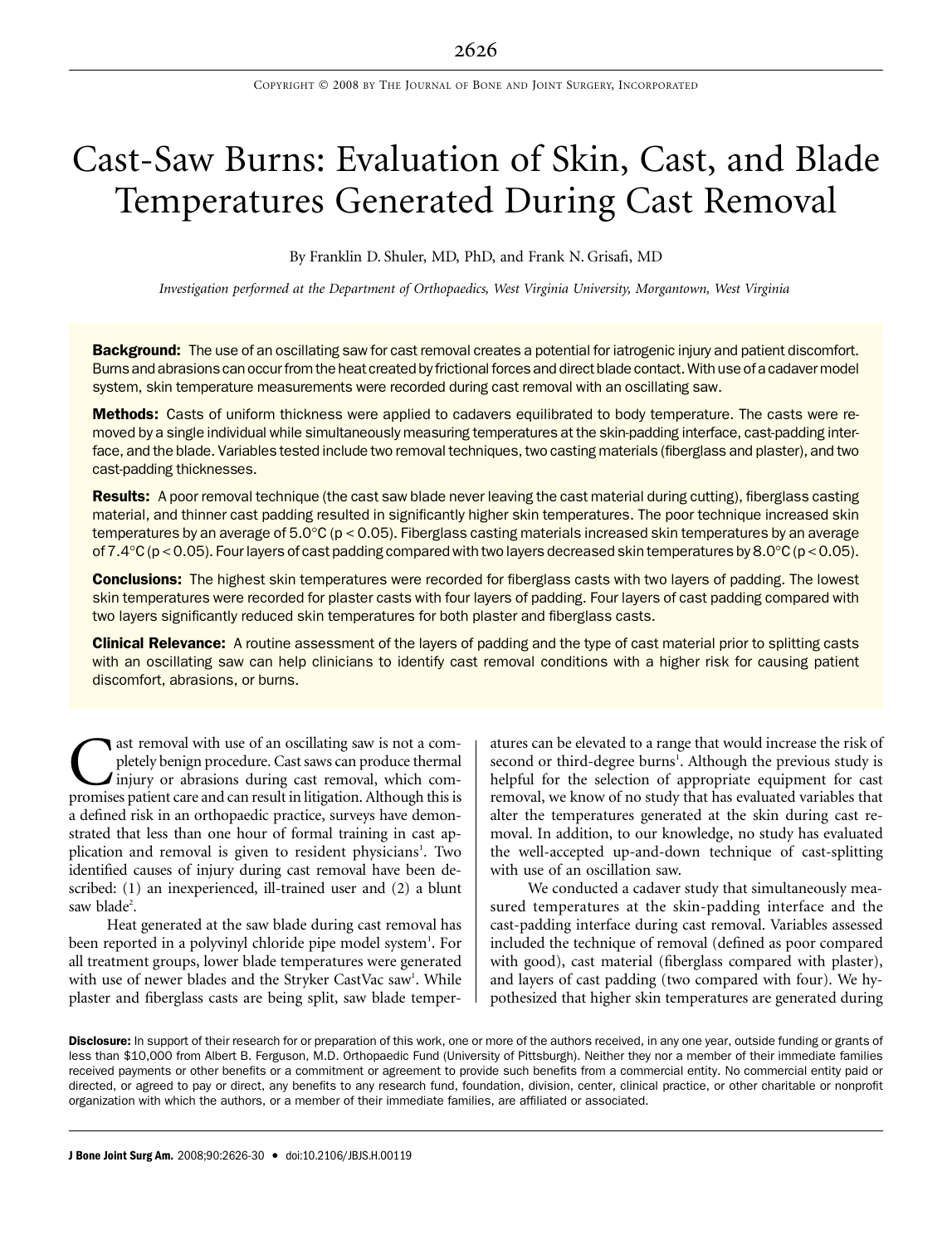THE JOURNAL OF BONE & JOINT SURGERY · JBJS.ORG VOLUME  $90-A \cdot N$ UMBER  $12 \cdot D$ ECEMBER 2008 CAST-SAW BURNS: EVALUATION OF SKIN, CAST, AND BLADE TEMPERATURES GENERATED DURING CAST REMOVAL



 $Fig. 1$ 

The average temperatures measured at the saw blade, the cast, and the skin with two and four layers of cast padding for each removal condition. The averages are from duplicate experiments.

cast removal with use of a poor technique, fiberglass material, and thinner cast padding.

### Materials and Methods

Plaster (Specialist fast-setting plaster; BSN Medical, Char-<br>lotte, North Carolina) and fiberglass (Delta-Lite conformlotte, North Carolina) and fiberglass (Delta-Lite conformable casting tape; BSN Medical) short leg casts were applied by one author (F.D.S.) at a uniform thickness (2 mm) to cadaver lower extremities equilibrated to body temperature with use of a circulating water-heating blanket. A total of four cadavers (eight cadaver legs) were used. The 2-mm cast thickness was derived by measuring the sidewall thickness of twenty casts (plaster and fiberglass) that had been removed from patients and still retained mechanical stability. Extremities were padded with either two or four layers of cast padding (WEBRIL; Kendall, Mansfield, Massachusetts). Although additional padding is frequently used for splinting traumatic injuries, evaluation of twenty casts that had been applied for closed fracture management and later were removed in our clinic demonstrated between two and four layers of padding for upper and lowerextremity casts.

During cast application, two sets of chromel-alumel (Ktype) thermocouples (OMK-TDA8 data acquisition system; Omega Engineering, Stamford, Connecticut) were placed on the skin surface and at the cast-padding interface located medially and laterally at the distal one-third of the leg. Thermocouples were selected to provide appropriate sensitivity (41  $\mu$ V/°C) for the temperatures generated during testing. The locations of the thermocouples were marked on the external surface of the cast. Temperature measurements obtained during each pass of the cast saw included skin temperature, castpadding interface temperature, and direct blade temperature. Cadaver temperature measurement from the skin thermocouples confirmed equilibration to normal body temperature. The casts were dried for one week in a room regulated at 20°C with uniform relative humidity.

The Stryker 940 cast cutter saw with 986 CastVac (Stryker Instruments, Kalamazoo, Michigan) was used for cast removal. This equipment has been shown to produce lower blade and cast temperatures<sup>1</sup>. Casts were removed by one author (F.D.S.), with equal distance traveled at uniform speed, using two techniques: the cast saw blade never leaving the cast material during removal (the poor technique) and the cast saw blade removed from the cast material after each cut to allow for cooling (the good technique). Cast removal began with the insertion of the blade at the proximal extent of the short leg cast with preliminary

| <b>TABLE I Comparison of Mean Temperatures for Each Variable</b> |                                |          |  |  |
|------------------------------------------------------------------|--------------------------------|----------|--|--|
|                                                                  | Mean Temperature $(^{\circ}C)$ | P Value  |  |  |
| Technique                                                        |                                |          |  |  |
| Poor                                                             | 40.4                           |          |  |  |
| Good                                                             | 35.4                           | < 0.05   |  |  |
| Material                                                         |                                |          |  |  |
| Fiberglass                                                       | 41.6                           |          |  |  |
| Plaster                                                          | 34.2                           | $<$ 0.05 |  |  |
| Cast padding                                                     |                                |          |  |  |
| Two layers                                                       | 41.9                           |          |  |  |
| Four layers                                                      | 33.9                           | $<$ 0.05 |  |  |

2627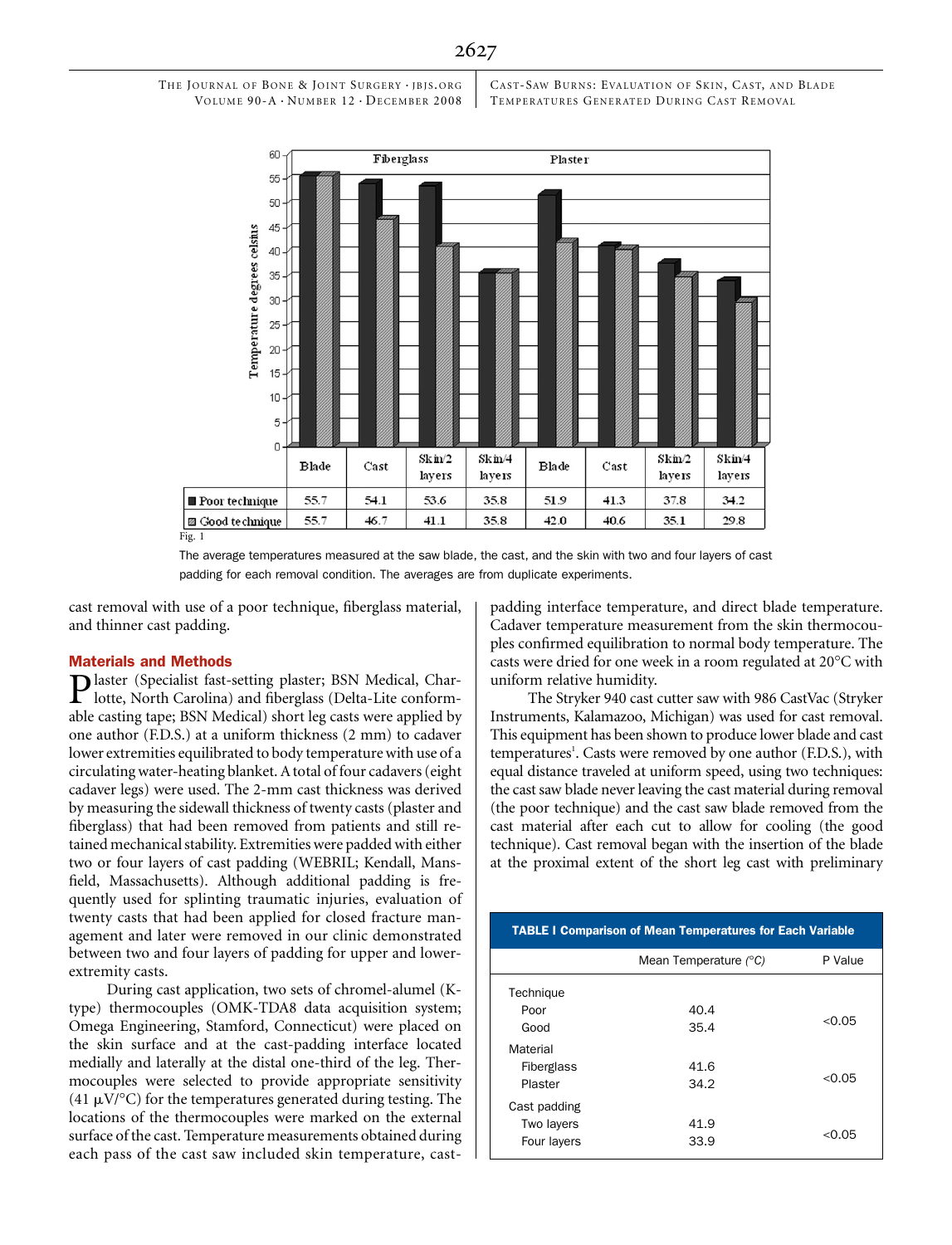THE JOURNAL OF BONE & JOINT SURGERY · JBJS.ORG VOLUME  $90-A \cdot N$ UMBER  $12 \cdot$ DECEMBER 2008

| <b>TABLE II Comparison of Mean Temperatures for Material and</b><br><b>Layers of Cast Padding</b> |                                |         |  |
|---------------------------------------------------------------------------------------------------|--------------------------------|---------|--|
|                                                                                                   | Mean Temperature $(C^{\circ})$ | P Value |  |
| Two layers of cast padding<br>Fiberglass<br>Plaster                                               | 47.4<br>36.4                   | < 0.05  |  |
| Four layers of cast padding<br>Fiberglass<br>Plaster                                              | 35.8<br>32.0                   | <0.05   |  |

testing revealing maximal blade temperatures prior to thermocouple contact. Temperature measurements were obtained at 200-ms intervals from the thermocouples located on the distal one-third of the leg. Maximum temperatures at the skin and cast-padding interface were recorded. Blade temperatures were measured at the end of cast material removal by placing a thermocouple on the blade. Because variations in cast thickness would be expected to alter heat generation during removal, a vernier caliper was used to ensure that the cast thickness was a uniform 2 mm over the thermocouple. Cast saw blades were changed following removal of four casts<sup>1</sup>. For the eight possible cast removal conditions, two temperature measurements were obtained at the skin-padding interface, cast-padding interface, and saw blade.

### Statistical Methods

Analysis of variance was used to calculate the mean skin temperature for each variable and to determine significant skin temperature differences in the following groups: (1) a poor technique compared with a good technique, (2) fiberglass compared with plaster, and (3) two layers compared with four layers of CAST-SAW BURNS: EVALUATION OF SKIN, CAST, AND BLADE TEMPERATURES GENERATED DURING CAST REMOVAL

cast padding. Factorial analysis of variance was used to calculate the mean skin temperatures and to determine significant differences in skin temperature for the combined variables of materials and layers. The level of significance was set at a p value of <0.05. All skin temperature differences reported are significant.

#### Results

A verage temperature measurements are shown in Figure 1.<br>Saw-blade temperatures generated the highest temperature readings obtained for all variables tested. Regardless of the technique used for removal, the highest blade temperatures (average, 55.7°C) were recorded during the removal of fiberglass casts. The lowest skin temperatures (average, 29.8°C) were recorded when the good technique was used in the removal of plaster casts with four layers of cast padding. Using analysis of variance, one can assess the differences in temperatures generated at the skin surface for each of the variables tested (Table I). The poor technique increased skin temperatures by an average of 5.0°C ( $p < 0.05$ ). Fiberglass casting materials increased skin temperatures by an average of 7.4°C (p < 0.05). The use of four layers of cast padding compared with two layers decreased skin temperatures by  $8.0^{\circ}$ C  $(p < 0.05)$ .

In the clinical setting, removal techniques vary. A factorial analysis of variance was used to compare the skin temperature data combining both removal techniques (Table II). The highest skin temperatures were recorded for fiberglass casts with two layers of padding. The lowest skin temperatures were recorded for plaster casts with four layers of padding. Four layers of cast padding compared with two layers significantly reduced skin temperatures for both plaster and fiberglass casts  $(p < 0.05)$  (Table II and Fig. 2). Altering the thickness of cast padding had a greater effect on reducing the skin temperature for fiberglass casts (Fig. 2).



A plot showing the decrease in skin temperature achieved with the addition of two layers of cast padding. A greater reduction in skin temperature is noted during removal when two layers of padding are added to fiberglass casts (11.6 $\degree$ C) versus plaster (4.4 $\degree$ C).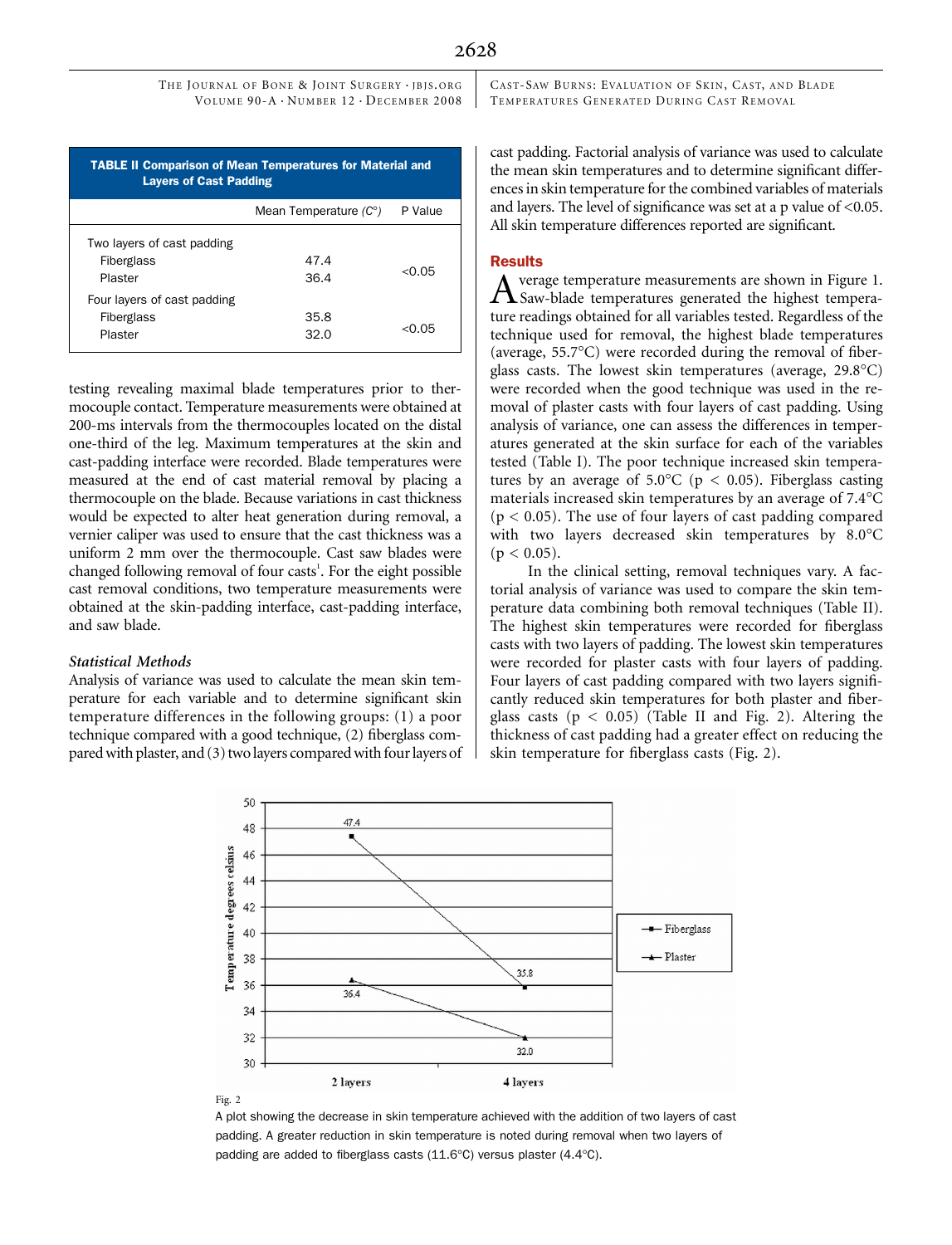THE JOURNAL OF BONE & JOINT SURGERY · JBJS.ORG VOLUME  $90-A \cdot N$ UMBER  $12 \cdot D$ ECEMBER 2008 CAST-SAW BURNS: EVALUATION OF SKIN, CAST, AND BLADE TEMPERATURES GENERATED DURING CAST REMOVAL

### **Discussion**

There is a paucity of data evaluating factors that may pre-<br>dispose patients to injury during cast removal. A review of the literature revealed two studies that addressed cast-saw injuries. In one study, the authors stated that ''inadvertent cast-saw burns are attributable to inadequately padded casts, improper technique, or uncooperative patients.''<sup>1</sup> Support for this statement was provided by Ansari et al., who attributed skin abrasions or burns to two factors: inexperienced users and blunt saw blades<sup>2</sup>. They reported abrasions or burns in twentyeight (0.72%) of 3875 patients who had a plaster cast removed over a one-year period. The injuries were reported to have cost the hospital approximately £8000 (US\$15,898 at the current exchange rate) per patient for a cumulative total of \$445,144.

While splitting 3/8 in (9.5-mm)-thick plaster and fiberglass casts, Killian et al. generated saw-blade temperatures that would increase the risk of second or third-degree burns<sup>1</sup>. Lower blade temperatures were generated with use of the Stryker cast saw (temperatures at least 10°C cooler compared with other commercial brands). In order to minimize the temperatures generated in our research protocol, this cast saw was used in addition to fresh saw blades and thin casts (2 mm). We analyzed factors that could affect the generation of heat during cast removal, with use of a model of skin-temperature measurement in cadavers equilibrated to body temperature.

Data analysis showed increased skin temperatures when a poor technique was used, when two layers of cast padding were used, and when removing fiberglass casts (Table I). The relationship between contact time and temperature for the production of skin burns has been established for normal skin<sup>3-5</sup>. According to Williamson and Scholtz<sup>4</sup>, a temperature of 57.8°C in contact with healthy skin for five seconds can cause an erythematous macule; 60°C, for five seconds can cause an edematous fat papule; and 60°C, for ten seconds can cause a skin blister. A number of studies have evaluated the setting temperatures of casting materials with use of these historical controls to predict thermal injury<sup>6-10</sup>. The relationship between skin thermal insult and discomfort has also been established. Lawrence and Bull found that, when subjects grasped a heated copper pipe handle, most reported discomfort when the skinhandle interface reached 43°C<sup>5</sup>.

With use of these historical controls, two groups in this study approached the threshold to produce thermal injury: (1) fiberglass casts with two layers of cast padding removed with use of the poor technique  $(53.6^{\circ}C)$  and  $(2)$  direct contact with the blade (55.7 $^{\circ}$ C). These temperatures are not high enough to cause burns in normal tissues, but they would be expected to cause patient discomfort. The authors of previous studies have suggested that skin changes following skeletal trauma (edema, subdermal fat loss, and ischemia) can theoretically lower the threshold for thermal injury<sup>7</sup>. It is worth commenting that patient injury can also occur because of the additive effects of temperature and abrasion from close contact with the blade. The data presented should be used to develop protocols aimed at avoiding conditions that increase the chance of thermal injury while improving patient comfort.

Significant differences in skin temperatures were noted when the removal technique was altered, the layers of cast padding were altered, and the casting material was altered. A poor removal technique increased skin temperatures by an average of 5.0 $\degree$ C (p < 0.05). Fiberglass casting materials increased skin temperatures by an average of 7.4°C ( $p < 0.05$ ). Four layers of cast padding compared with two layers decreased skin temperatures by 8.0°C ( $p < 0.05$ ). A review of the skin temperature data shows that one should be able to safely remove plaster casts with two or four layers of padding when the good, or even the poor, technique is used; fiberglass casts with four layers of padding when the good or poor technique is used; and fiberglass casts with two layers of padding when the good technique is used. We certainly do not recommend the use of the poor technique; however, the data help to demonstrate safer cast-removal conditions when an oscillating saw is used.

Killian et al. demonstrated the most favorable equipment for reducing cast-saw blade temperatures<sup>1</sup>. This equipment was used in this research protocol. Except for uncooperative patients, variables affecting the amount of heat generated at the skin surface during cast removal are clinician-dependent. Physicians and technicians applying casts should keep these variables in mind. The data show that appropriately padded casts of fiberglass or plaster can be removed safely. There are several factors that determine the choice of casting material<sup>11</sup>. Both plaster and fiberglass have advantages and disadvantages. Plaster is commonly used when a well-molded cast is required to immobilize an acute fracture after closed reduction. Fiberglass is lighter, more comfortable, and has waterproof options. It does not mold as well and thus is often used for nondisplaced fractures or for protected immobilization in healing fractures. The need for the addition of cast padding depends on fracture stabilization requirements.

The addition of more cast padding provided increased thermal protection, which was significant in all groups ( $p <$ 0.05). We suggest maximizing the amount of cast padding when possible while balancing the risk of losing reduction or having inadequate immobilization. When a thinly padded cast requires removal, an experienced individual with well-maintained equipment should be able to remove it without injury. If there is increased concern or if the patient is at high risk for complications<sup>11</sup> (i.e., one who is obtunded or comatose, under anesthesia, very young, or developmentally delayed or spastic), one may consider soaking off a plaster cast following the recommendations by Sadruddin et al.<sup>12</sup>. Alternatively, one can use heavy shears or commercially available plastic strips that are placed between the skin and cast and act as a barrier of protection from cast-saw blades.

We agree with the recommendation that saw blades should be changed frequently, with previous research protocols demonstrating a 20° to 40°C increase in blade temperature when the blade was used three to five times $1,2$ . We urge routine assessment of saw-blade dullness or consideration of keeping a log book attached to cast saws to record the number of casts removed per blade.